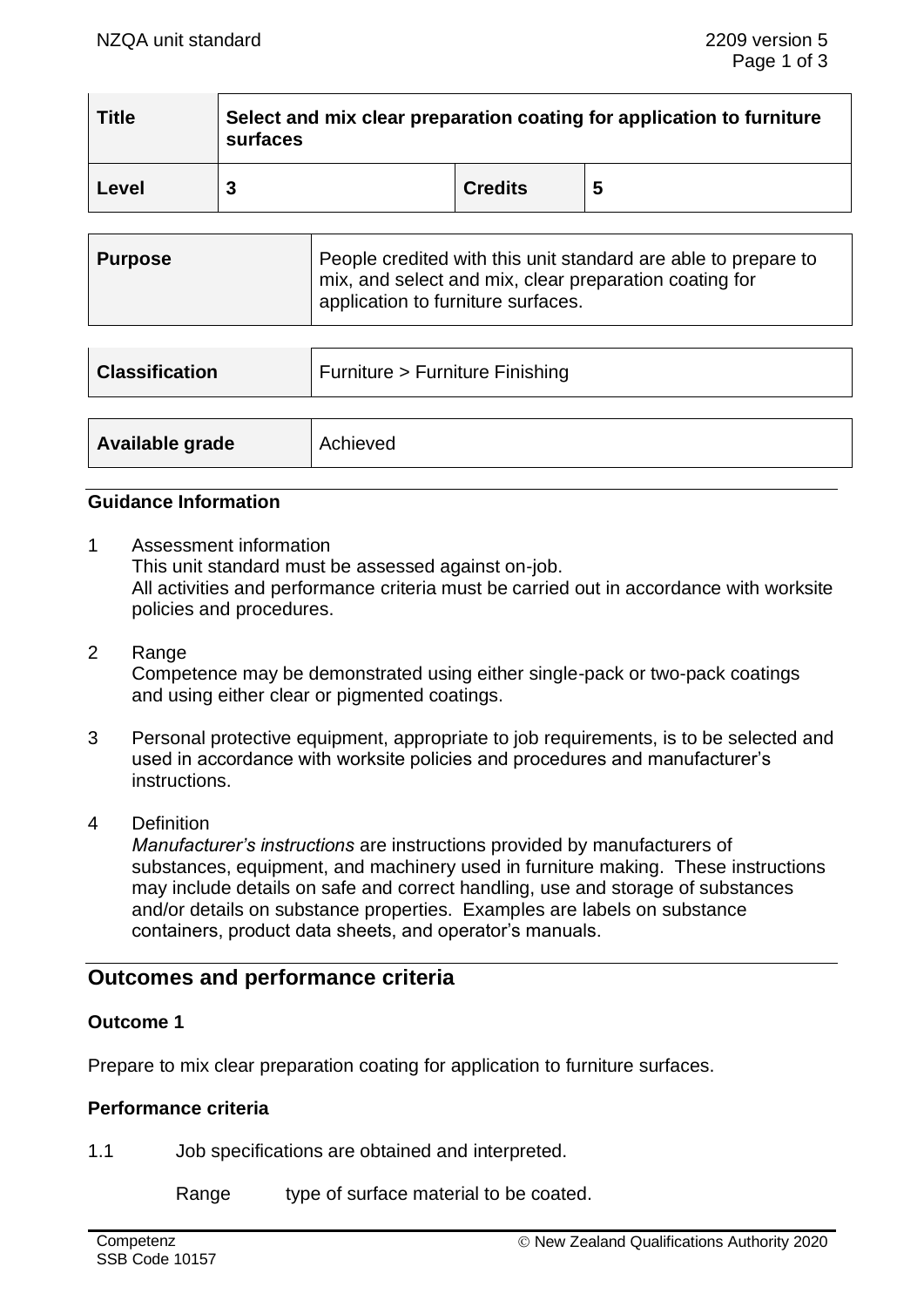1.2 Tools and equipment for the job are selected in accordance with job specifications.

Range mixing containers, measuring sticks, viscosity cup, scales.

1.3 An area is selected for preparing clear preparation coatings.

Range clean, clear of dust, ventilated.

## **Outcome 2**

Select and mix clear preparation coating for application to furniture surfaces.

## **Performance criteria**

2.1 Preparation coating materials are selected in accordance with manufacturer's instructions and job specifications.

Range any of – sealer, hardener, reducer, accelerator, retarder, additives.

- 2.2 Sealer is shaken and/or stirred in accordance with manufacturer's instructions.
- 2.3 Preparation coating materials are measured and/or mixed to correct mixing ratios in accordance with manufacturer's instructions and job specifications.
- 2.4 Preparation coating is given to person responsible for coating application and the method of application specified.
- 2.5 Spillages are dealt with in accordance with manufacturer's instructions.
- 2.6 Tools and equipment are cleaned and returned to designated areas.

| <b>Planned review date</b> | December 2024 |
|----------------------------|---------------|
|----------------------------|---------------|

#### **Status information and last date for assessment for superseded versions**

| <b>Process</b> | <b>Version</b> | <b>Date</b>       | <b>Last Date for Assessment</b> |
|----------------|----------------|-------------------|---------------------------------|
| Registration   |                | 9 August 1994     | 31 December 2023                |
| <b>Review</b>  | 2              | 7 May 1997        | 31 December 2023                |
| <b>Review</b>  | 3              | 22 September 2000 | 31 December 2023                |
| <b>Review</b>  | 4              | 19 June 2009      | N/A                             |
| <b>Review</b>  | 5              | 26 November 2020  | N/A                             |

| <b>Consent and Moderation Requirements (CMR) reference</b>                     | 0173 |  |  |  |
|--------------------------------------------------------------------------------|------|--|--|--|
| This CMR can be accessed at http://www.nzga.govt.nz/framework/search/index.do. |      |  |  |  |